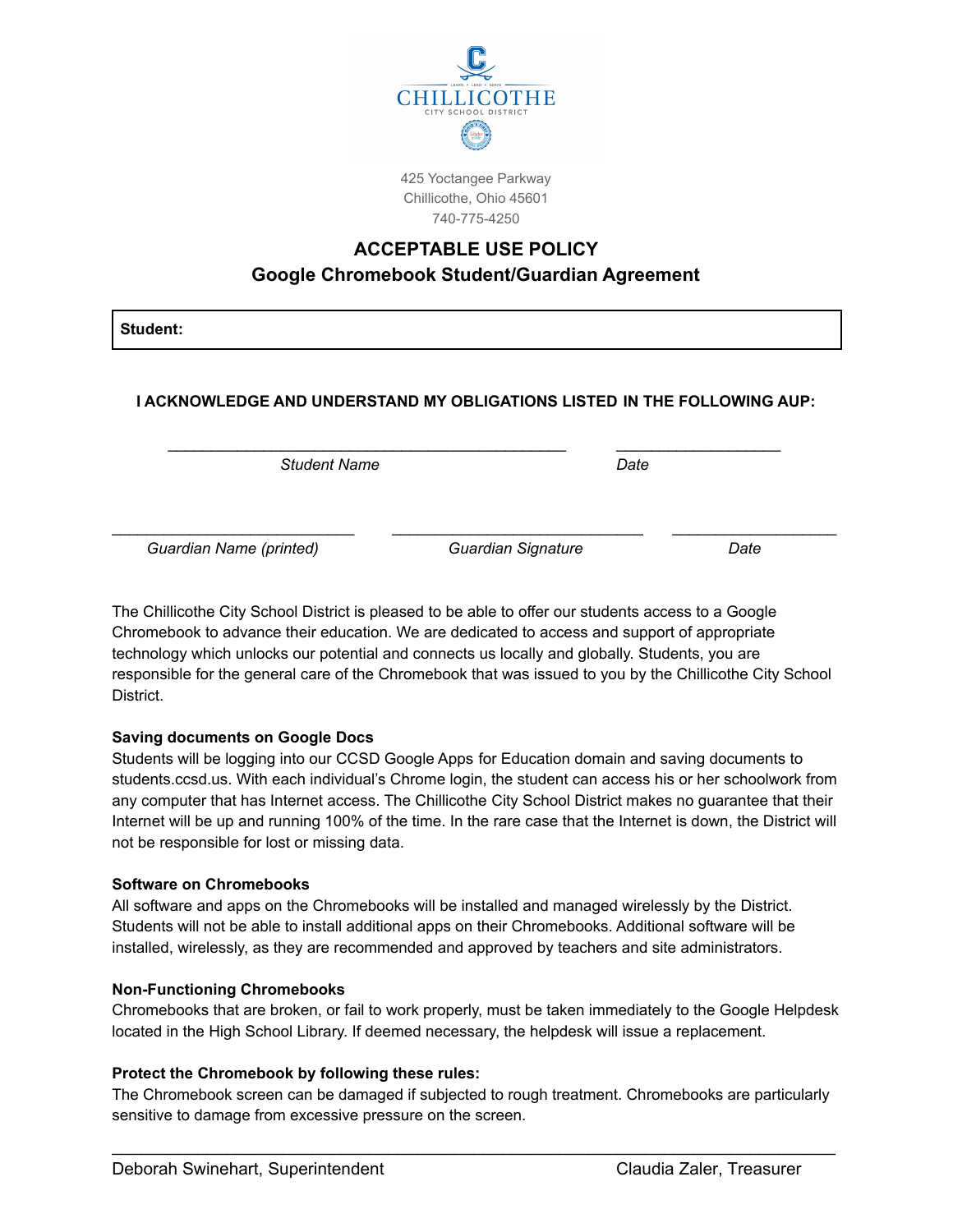

425 Yoctangee Parkway Chillicothe, Ohio 45601 740-775-4250

- Close the Chromebook screen before moving it, unless directed to do so by a teacher.
- Do not remove the students.ccsd.us domain from the Chromebook.
- Do not lean on the top of the Chromebook when it is closed.
- Do not place anything near the Chromebook that could put pressure on the screen.
- Do not place anything in a book bag that will press against the screen.
- Do not poke the screen.
- Do not remove the Chillicothe Schools cover.
- Do not place anything on the keyboard before closing the lid (e.g. pens, pencils, or disks).
- Clean the screen with a soft, dry cloth or anti-static cloth.
- Do not bump the Chromebook against lockers, walls, car doors, floors, etc. as it will eventually break the screen.
- Chromebooks must remain free of any writing, drawing, stickers, or labels that are not the property of the Chillicothe City Schools.
- Chromebooks must never be left in an unlocked car or any unsupervised area. If a device is stolen, it will be the responsibility of the owner to file a police report.
- Students are responsible for charging their Chromebook battery before the start of each school day.
- Students may be selected at random, by teachers or administrators, to provide their Chromebook for inspection for damages or misuse.

#### **Chromebook Check-In**

Chromebooks will be returned during the last two weeks of school. If a student transfers out of CCSD during the school year, the Chromebook must be returned at the time of withdrawal. If a student's Chromebook and/or AC power adapter have been damaged or defaced, the student will be billed, either for the repair or replacement of the Chromebook, the adapter, or both during the year-end check out, or when the student withdraws from the CCSD.

If a student Chromebook is not returned during year-end check-in or upon transferring out of the district, the site administrator will ensure that it is returned in a timely manner. If the administrator is unable to obtain the student's Chromebook, the student will be billed for the replacement of the Chromebook, the adapter, or both by adding the cost of the equipment to the student's school fees. Failure to pay fees in a timely manner will have consequences that could result in the student's inability to participate in graduation ceremonies and receive a diploma.

#### **Chromebook Costs**

Students are responsible for all physical damage done to their Chromebook. The cost will be what the school district has to pay for the replacement parts.

#### **Consequences for Violations**

Violations of these Acceptable Use Policy rules may result in disciplinary action. Consequences may include, but not be limited to, the loss of a user's privileges to use the school's information technology resources. Further disciplinary actions may be imposed in accordance with the Code of Conduct up to

\_\_\_\_\_\_\_\_\_\_\_\_\_\_\_\_\_\_\_\_\_\_\_\_\_\_\_\_\_\_\_\_\_\_\_\_\_\_\_\_\_\_\_\_\_\_\_\_\_\_\_\_\_\_\_\_\_\_\_\_\_\_\_\_\_\_\_\_\_\_\_\_\_\_\_\_